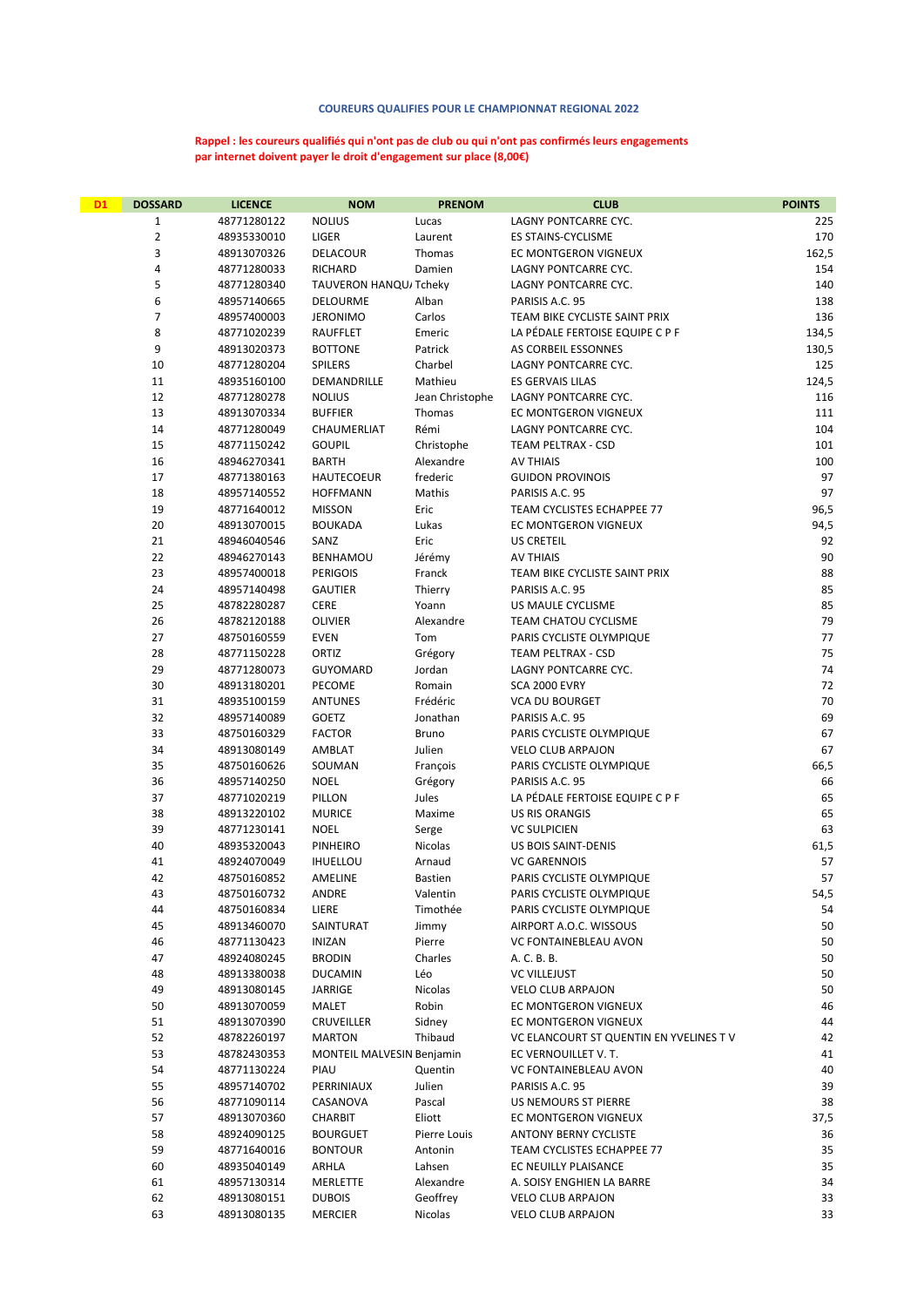|    | 64             | 48771230095                | <b>CORVAISIER</b>                  | Philippe                  | <b>VC SULPICIEN</b>                                  | 32            |
|----|----------------|----------------------------|------------------------------------|---------------------------|------------------------------------------------------|---------------|
|    | 65             | 48750160634                | <b>BONNET</b>                      | Louis                     | PARIS CYCLISTE OLYMPIQUE                             | $31\,$        |
|    | 66             | 48935130098                | <b>MARINI</b>                      | Guillaume                 | <b>USM GAGNY</b>                                     | 31            |
|    | 67             | 48935150078                | <b>BERTOLDI</b>                    | Emmanuel                  | <b>EC AULNAY</b>                                     | 30            |
|    | 68             | 48771020267                | <b>TOUBOUL</b>                     | Michel                    | LA PÉDALE FERTOISE EQUIPE C P F                      | 30            |
|    | 69             | 48935330040                | <b>MAESTRINI</b>                   | Jérôme                    | ES STAINS-CYCLISME                                   | 30            |
|    | 70<br>71       | 48935050764<br>48913460063 | JOERGENSEN<br><b>SEREMES</b>       | Kasper Trier<br>James     | CM AUBERVILLIERS 93<br>AIRPORT A.O.C. WISSOUS        | 28<br>28      |
|    | 72             | 48750160789                | <b>SHORT</b>                       | Arthur Kevin              | PARIS CYCLISTE OLYMPIQUE                             | 27            |
|    | 73             | 48750160708                | <b>MARTINS</b>                     | Vincent                   | PARIS CYCLISTE OLYMPIQUE                             | 27            |
|    | 74             | 48771150245                | <b>DUMENIL</b>                     | William                   | TEAM PELTRAX - CSD                                   | 26,5          |
|    | 75             | 48913040154                | ALPHAND                            | Loïc                      | UC LONGJUMELLOISE                                    | 26            |
|    | 76             | 48913070395                | CHAPLAIN                           | Danny                     | EC MONTGERON VIGNEUX                                 | 26            |
|    | 77             | 48771130294                | NATIVEL                            | Théo                      | VC FONTAINEBLEAU AVON                                | 26            |
|    | 78             | 48771210096                | LEBIGRE                            | Olivier                   | <b>CC PONTHIERRY PRINGY</b>                          | 26            |
|    | 79             | 48750330006                | <b>VERRIER</b>                     | Benjamin                  | WATT CYCLING CLUB                                    | 25            |
|    | 80             | 48782280446                | DELVALLE                           | Jean Philippe             | US MAULE CYCLISME                                    | 25            |
|    | 81             | 48913460072                | MARTINS JOAQUIM Emmanuel           |                           | AIRPORT A.O.C. WISSOUS                               | 25            |
|    | 82             | 48771020248                | <b>BARTLET</b>                     | Steven                    | LA PÉDALE FERTOISE EQUIPE C P F                      | 25            |
|    | 83             | 48771020060                | VALLEE                             | Mathis                    | LA PÉDALE FERTOISE EQUIPE C P F                      | 24            |
|    | 84             | 48913460060                | <b>ROLAND</b>                      | Adrien                    | AIRPORT A.O.C. WISSOUS                               | 23            |
|    | 85             | 48750240418                | COLLIERE                           | Grégoire                  | US METRO TRANSPORTS                                  | 23            |
|    | 86             | 48771230154                | <b>PERRICOT</b>                    | Christophe                | <b>VC SULPICIEN</b>                                  | 23            |
|    | 87             | 48946270361                | LOLIA                              | Médrick                   | <b>AV THIAIS</b>                                     | 22,5          |
|    | 88             | 48913500110                | <b>JACQ</b>                        | Ghislain                  | DONNONS DES ELLES AU VELO - EVRY C                   | 22            |
|    | 89             | 48935070074                | CARREIRA                           | Jean-Pierre               | <b>BC NOISY LE GRAND</b>                             | 22            |
|    | 90             | 48771640017                | N'GUYEN                            | Maxime                    | TEAM CYCLISTES ECHAPPEE 77                           | 22            |
|    | 91<br>92       | 48750240402                | <b>DUSSIOT</b>                     | Guillaume<br>Thibault     | US METRO TRANSPORTS                                  | 22<br>22      |
|    | 93             | 48924010435<br>48771130124 | DEHEYN<br><b>JACQUART</b>          | Loïc                      | <b>CSM PUTEAUX</b><br>VC FONTAINEBLEAU AVON          | $20\,$        |
|    | 94             | 48924080162                | <b>MATHIS</b>                      | Olivier                   | A. C. B. B.                                          | 20            |
|    | 95             | 48750160064                | MARTIGNOLE                         | Eric                      | PARIS CYCLISTE OLYMPIQUE                             | 19,5          |
|    | 96             | 48957130296                | MARTEL                             | Alexis                    | A. SOISY ENGHIEN LA BARRE                            | 19            |
|    | 97             | 48750160728                | <b>BARE</b>                        | Anthony                   | PARIS CYCLISTE OLYMPIQUE                             | 19            |
|    | 98             | 48771130419                | CHAGOT                             | Denis                     | VC FONTAINEBLEAU AVON                                | 19            |
|    | 99             | 48771130368                | COQUELLE                           | Quentin                   | VC FONTAINEBLEAU AVON                                | 19            |
|    | 100            | 48913080140                | <b>HOUDOUIN</b>                    | David                     | <b>VELO CLUB ARPAJON</b>                             | 19            |
|    | 101            | 48771640025                | <b>BICHET</b>                      | <b>FABRICE</b>            | TEAM CYCLISTES ECHAPPEE 77                           | 18,5          |
|    | 102            | 48913050314                | <b>MARIE</b>                       | Yan                       | CC IGNY PALAISEAU 91                                 | 18            |
|    | 103            | 48771130170                | <b>BEVRE</b>                       | Jérémy                    | VC FONTAINEBLEAU AVON                                | 18            |
|    | 104            | 48771510002                | <b>HOLVOET</b>                     | Jérémy                    | TEAM HBS CYCLING                                     | 18            |
|    | 105            | 48957140174                | MADEC                              | <b>STEPHANE</b>           | PARISIS A.C. 95                                      | 17            |
|    | 106            | 48913070035                | CAMPOLI                            | Arthur                    | <b>EC MONTGERON VIGNEUX</b>                          | 16            |
|    | 107            | 48935080055                | MOUYSSET                           | Adrien                    | <b>VC BONDY</b>                                      | ${\bf 16}$    |
|    | 108            | 48946150074                | <b>DUPOUY</b>                      | Guillaume                 | <b>VC VINCENNES</b>                                  | 15            |
|    | 109<br>110     | 48924010434<br>48750160669 | LHUISSIER<br><b>ANSELME MARTIN</b> | Emeric<br><b>Baptiste</b> | <b>CSM PUTEAUX</b><br>PARIS CYCLISTE OLYMPIQUE       | 15<br>15      |
|    | 111            | 48782120190                | <b>GACHON</b>                      | Paul                      | <b>TEAM CHATOU CYCLISME</b>                          | 15            |
|    | 112            | 48771630005                | <b>MARION</b>                      | Sébastien                 | TEAM ALLCYCLES VAL D'EUROPE                          | 15            |
|    | 113            | 48750240397                | <b>FURGEROT</b>                    | Tom                       | US METRO TRANSPORTS                                  | 14            |
|    | 114            | 48782280371                | <b>ROTGER</b>                      | Frédéric                  | US MAULE CYCLISME                                    | 14            |
|    | 115            | 48913080139                | PETIT                              | Stephen                   | <b>VELO CLUB ARPAJON</b>                             | 14            |
|    | 116            | 48924080251                | <b>AUBIN</b>                       | Thibaut                   | A. C. B. B.                                          | 14            |
|    | 117            | 48924010364                | <b>GENIN</b>                       | Thomas                    | <b>CSM PUTEAUX</b>                                   | 14            |
|    | 118            | 48750160553                | ZELLER                             | Rémy                      | PARIS CYCLISTE OLYMPIQUE                             | 13            |
|    | 119            | 48771640009                | <b>HANOL</b>                       | Jérôme                    | TEAM CYCLISTES ECHAPPEE 77                           | 13            |
|    | 120            | 48913220100                | LELIEVRE                           | Eric                      | <b>US RIS ORANGIS</b>                                | 13            |
|    | 121            | 48957400026                | LAVOREL                            | Stéphane                  | TEAM BIKE CYCLISTE SAINT PRIX                        |               |
|    | 122            | 48750160777                | <b>FORS</b>                        | Gregory                   | PARIS CYCLISTE OLYMPIQUE                             |               |
|    | 123            | 48782280395                | <b>DEVELTER</b>                    | Freddy                    | <b>US MAULE CYCLISME</b>                             |               |
|    | 124            | 48782280441                | <b>GOUYA</b>                       | <b>JEAN MARIE</b>         | <b>US MAULE CYCLISME</b>                             |               |
|    | 125            | 48957110121                | <b>FOUYER</b>                      | <b>Charles Henri</b>      | US EZANVILLE ECOUEN                                  |               |
|    | 126            | 48750240404                | <b>ROGER</b>                       | Louison                   | <b>US METRO TRANSPORTS</b>                           |               |
|    | 127<br>128     | 48750160792<br>48750160851 | <b>DUMONTIER</b><br><b>DUGUE</b>   | Vincent<br><b>MAXIME</b>  | PARIS CYCLISTE OLYMPIQUE<br>PARIS CYCLISTE OLYMPIQUE |               |
|    | 129            | 48771630043                | <b>CUQ</b>                         | Jean Christophe           | TEAM ALLCYCLES VAL D'EUROPE                          |               |
|    | 130            | 48782280372                | <b>ROPARS</b>                      | Philippe                  | US MAULE CYCLISME                                    |               |
|    |                |                            |                                    |                           |                                                      |               |
| D2 | <b>DOSSARD</b> | <b>LICENCE</b>             | <b>NOM</b>                         | <b>PRENOM</b>             | <b>CLUB</b>                                          | <b>POINTS</b> |
|    | 1              | 48771640008                | PENVEN                             | Cyril                     | TEAM CYCLISTES ECHAPPEE 77                           | 233           |

2 48771640005 SIBLET Sébastien TEAM CYCLISTES ECHAPPEE 77 48771640005 SEBLET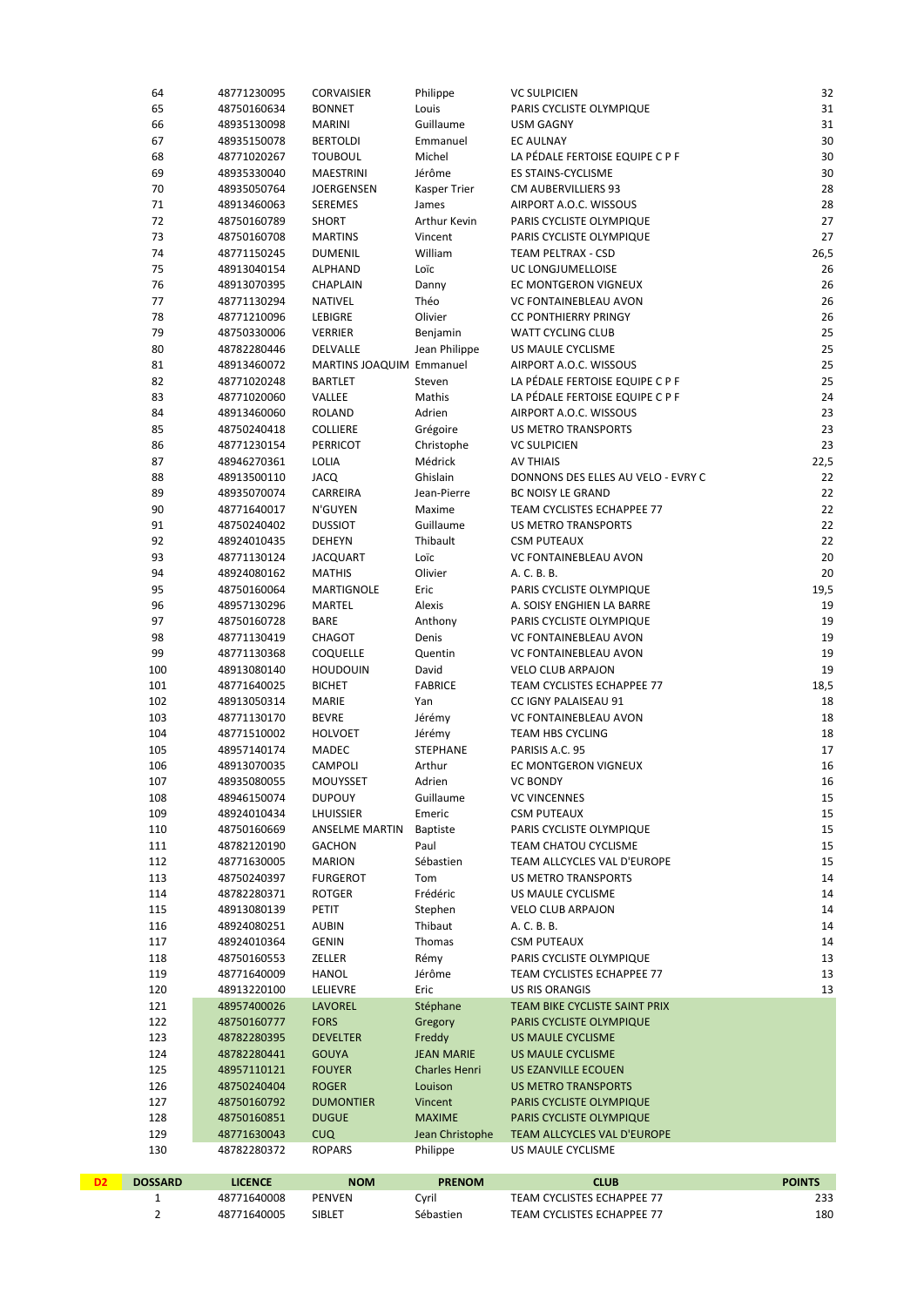| 4  | 48750160777                | <b>FORS</b>           | Gregory              | PARIS CYCLISTE OLYMPIQUE                     | 109      |
|----|----------------------------|-----------------------|----------------------|----------------------------------------------|----------|
| 5  | 48924150239                | PELLE                 | <b>ROMAIN</b>        | <b>COURBEVOIE SPORTS CYCLISME</b>            | 91       |
| 6  | 48913080152                | <b>NIVEAUX</b>        | GWENAEL              | <b>VELO CLUB ARPAJON</b>                     | 87       |
| 7  | 48935050784                | <b>WINTZ</b>          | Damien               | CM AUBERVILLIERS 93                          | 87       |
| 8  | 48946010228                | SAO JOSE              | Christophe           | TEAM 94 CYCLING                              | 86       |
| 9  | 48771150247                | CHANTREL              | Stephane             | TEAM PELTRAX - CSD                           | 85       |
| 10 | 48957400024                | <b>MEUNIER</b>        | Nicolas              | TEAM BIKE CYCLISTE SAINT PRIX                | 83       |
| 11 | 48957110089                | DELATTRE              | Eric                 | US EZANVILLE ECOUEN                          | 82       |
| 12 | 48957100165                | SACCOMANDI            | Steeve               | AC VAL D'OISE                                | 81       |
| 13 | 48771280109                | <b>MUNIER</b>         | Philippe             | LAGNY PONTCARRE CYC.                         | 81       |
| 14 | 48957400026                | LAVOREL               | Stéphane             | TEAM BIKE CYCLISTE SAINT PRIX                | 78       |
| 15 | 48750160792                | <b>DUMONTIER</b>      | Vincent              | PARIS CYCLISTE OLYMPIQUE                     | 78       |
| 16 | 48957170109                | <b>GIBERT</b>         | Victor               | <b>ES PERSANAISE</b>                         | 75       |
| 17 | 48750160830                | D'AGOSTINO            | Frédéric             | PARIS CYCLISTE OLYMPIQUE                     | 74,5     |
| 18 | 48913080131                | <b>BLAISE</b>         | Yannick              | <b>VELO CLUB ARPAJON</b>                     | 74       |
| 19 | 48771640002                | <b>HUBERT</b>         | Stephane             | TEAM CYCLISTES ECHAPPEE 77                   | 73,5     |
| 20 | 48750160855                | LÜTKEMEIER            | Henri                | PARIS CYCLISTE OLYMPIQUE                     | 72       |
| 21 | 48750160688                | <b>GUILLORE</b>       | Erwan                | PARIS CYCLISTE OLYMPIQUE                     | 70,5     |
| 22 | 48957110121                | <b>FOUYER</b>         | Charles Henri        | US EZANVILLE ECOUEN                          | 69       |
| 23 | 48782280460                | <b>HOFFMANN</b>       | Denis                | US MAULE CYCLISME                            | 69       |
| 24 | 48935040162                | <b>BEAUFOUR</b>       | <b>Bastien</b>       | EC NEUILLY PLAISANCE                         | 67       |
| 25 | 48750330013                | <b>FOYER</b>          | Louis                | <b>WATT CYCLING CLUB</b>                     | 66       |
| 26 | 48913260111                | <b>JEANNIN</b>        | Yvan                 | <b>AC ORSAY</b>                              | 66       |
| 27 | 48913380037                | DAME                  | Damien               | <b>VC VILLEJUST</b>                          | 63       |
| 28 | 48750160823                | <b>BESCH</b>          | Romain               | PARIS CYCLISTE OLYMPIQUE                     | 57       |
| 29 | 48750160637                | <b>GONIEAUX</b>       | Frédéric             | PARIS CYCLISTE OLYMPIQUE                     | 56       |
| 30 | 48750240402                | <b>DUSSIOT</b>        | Guillaume            | US METRO TRANSPORTS                          | 55       |
| 31 | 48935160290                | <b>FILLEZ</b>         | Clément              | ES GERVAIS LILAS                             | 55       |
| 32 | 48782120187                | <b>BURDIN</b>         | Hugo                 | TEAM CHATOU CYCLISME                         | 54       |
| 33 | 48957170302                | LACORE                | William              | <b>ES PERSANAISE</b>                         | 53       |
| 34 | 48913080151                | <b>DUBOIS</b>         | Geoffrey             | <b>VELO CLUB ARPAJON</b>                     | 52,5     |
| 35 | 48771490063                | HARLEE                | Maxime               | <b>SC GRETZ TOURNAN</b>                      | 52       |
| 36 | 48750240404                | <b>ROGER</b>          | Louison              | US METRO TRANSPORTS                          | 52       |
| 37 | 48924150234                | HAMEL                 | <b>ARTHUR</b>        | <b>COURBEVOIE SPORTS CYCLISME</b>            | 51       |
| 38 | 48771630007                | <b>RIVOIRE</b>        | Alban                | TEAM ALLCYCLES VAL D'EUROPE                  | 51       |
| 39 | 48750330006                | <b>VERRIER</b>        | Benjamin             | WATT CYCLING CLUB                            | 50       |
| 40 | 48782280395                | <b>DEVELTER</b>       | Freddy               | US MAULE CYCLISME                            | 50       |
| 41 | 48771630041                | MARREC                | Vincent              | TEAM ALLCYCLES VAL D'EUROPE                  | 50       |
| 42 | 48924010019                | <b>ROGE</b>           | Benjamin             | <b>CSM PUTEAUX</b>                           | 49       |
| 43 | 48946270258                | PEREIRA DA COSTA José |                      | <b>AV THIAIS</b>                             | 48       |
| 44 | 48957400001                | ROUSSEL               | Laurent              | TEAM BIKE CYCLISTE SAINT PRIX                | 47       |
| 45 | 48913080142                | PELLETIER             | Jérôme               | <b>VELO CLUB ARPAJON</b>                     | 47       |
| 46 | 48750330019                | MELLOUL               | Raphael              | WATT CYCLING CLUB                            | 46       |
| 47 | 48935100182                | <b>ATRIDE</b>         | Edie                 | VCA DU BOURGET                               | 45       |
| 48 | 48750160535                | PLESSIER              | Alexandre            | PARIS CYCLISTE OLYMPIQUE                     | 41       |
| 49 | 48771150256                | GALVAING              | Damien               | TEAM PELTRAX - CSD                           | 40       |
|    |                            |                       |                      |                                              | 39       |
| 50 | 48750160060<br>48946270117 | <b>BIALE</b>          | Valentin<br>Stéphane | PARIS CYCLISTE OLYMPIQUE<br>AV THIAIS        | 39       |
| 51 |                            | <b>FOURNEAUX</b>      |                      |                                              |          |
| 52 | 48958000171<br>48913070394 | ORENGO                | Rémi<br>Thibaut      | licence individuelle<br>EC MONTGERON VIGNEUX | 37<br>37 |
| 53 |                            | LECART                |                      | LAGNY PONTCARRE CYC.                         |          |
| 54 | 48771280337                | RAPINAT               | Ludovic              |                                              | 37       |
| 55 | 48782160109                | <b>COSTA</b>          | Emmanuel<br>Pierre   | EC VELIZY 78                                 | 37       |
| 56 | 48771130423                | INIZAN                |                      | VC FONTAINEBLEAU AVON                        | 36       |
| 57 | 48957400016                | LOTH                  | Stephane             | TEAM BIKE CYCLISTE SAINT PRIX                | 36       |
| 58 | 48928000216                | LORENZO               | Kévin                | Club Neutre                                  | 36       |
| 59 | 48750160778                | <b>JUTANT</b>         | Valentin             | PARIS CYCLISTE OLYMPIQUE                     | 34       |
| 60 | 48957400004                | TAHON                 | Olivier              | TEAM BIKE CYCLISTE SAINT PRIX                | 34       |
| 61 | 48750160557                | <b>VINDEX</b>         | Jean Philippe        | PARIS CYCLISTE OLYMPIQUE                     | 33       |
| 62 | 48935040161                | <b>DENIS</b>          | Steve                | EC NEUILLY PLAISANCE                         | 32       |
| 63 | 48750160585                | HANAIZI               | Mehdi                | PARIS CYCLISTE OLYMPIQUE                     | 31       |
| 64 | 48771490044                | <b>CHERRIER</b>       | Olivier              | SC GRETZ TOURNAN                             | 30       |
| 65 | 48957130284                | <b>MUYS</b>           | Patrick              | A. SOISY ENGHIEN LA BARRE                    | 29       |
| 66 | 48771240026                | <b>JEUFFROY</b>       | Laurent              | VC SAINT-MAMMES                              | 29       |
| 67 | 48913130059                | <b>FONT LAPALISSE</b> | Thierry              | AVENIR CYCLISTE DE LARDY                     | 28       |
| 68 | 48782280415                | <b>ROCHETTE</b>       | Xavier               | US MAULE CYCLISME                            | 27       |
| 69 | 48750160880                | <b>BONNET</b>         | Hugo                 | PARIS CYCLISTE OLYMPIQUE                     | 27       |
| 70 | 48957140008                | HERNAULT              | Loïc                 | PARISIS A.C. 95                              | 27       |
| 71 | 48935040160                | <b>DENIS</b>          | Kevin                | EC NEUILLY PLAISANCE                         | 26       |
| 72 | 48750240319                | <b>RIOU</b>           | Gilles               | US METRO TRANSPORTS                          | 25,5     |
| 73 | 48957100174                | COSTE                 | Frederic             | AC VAL D'OISE                                | 25       |
| 74 | 48913380043                | CHENAVARD             | Kilian               | <b>VC VILLEJUST</b>                          | 25       |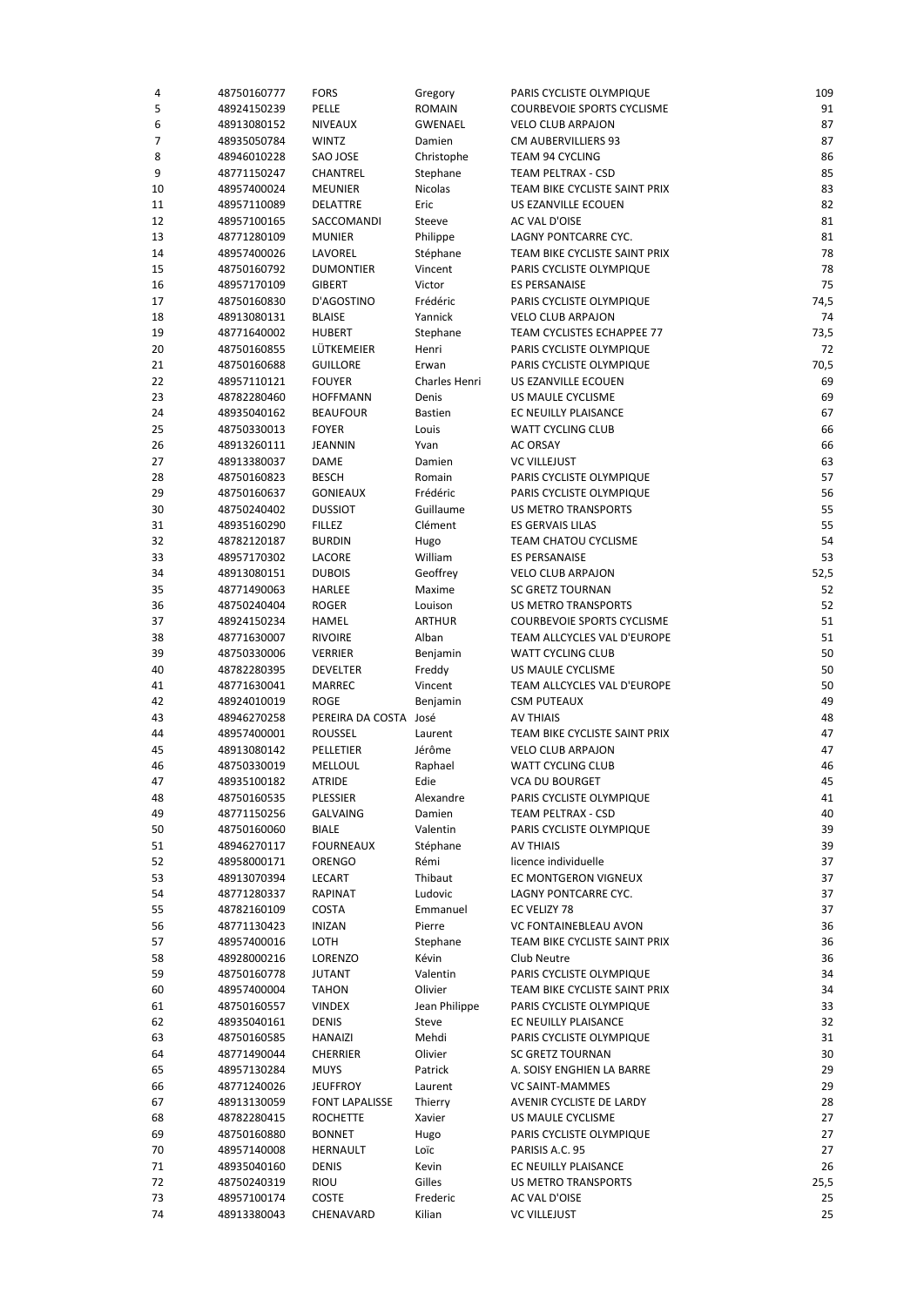|    | 75             | 48935130093    | <b>THOUMELIN</b>              | Mickaël           | <b>USM GAGNY</b>                               | 24            |
|----|----------------|----------------|-------------------------------|-------------------|------------------------------------------------|---------------|
|    | 76             | 48750160534    | MATUSZEWSKI                   | Sébastien         | PARIS CYCLISTE OLYMPIQUE                       | 24            |
|    | 77             | 48771150241    | <b>PICH</b>                   | Jean Luc          | TEAM PELTRAX - CSD                             | 24            |
|    | 78             | 48924080253    | <b>HAUTEVILLE</b>             | <b>LIONEL</b>     | A. C. B. B.                                    | 24            |
|    | 79             | 48771130315    | <b>MAUVAIS</b>                | Clément           | VC FONTAINEBLEAU AVON                          | 23            |
|    | 80             | 48935190053    | TRAVAILLE                     | Grégory           | SE PAVILLONNAIS                                | 23            |
|    | 81             | 48924090394    | <b>ROGEL</b>                  | Joffrey           | <b>ANTONY BERNY CYCLISTE</b>                   | 22            |
|    | 82             | 48782280441    | GOUYA                         | <b>JEAN MARIE</b> | US MAULE CYCLISME                              | 22            |
|    | 83             | 48771630037    | DELAPLACE                     | Ludovic           | TEAM ALLCYCLES VAL D'EUROPE                    | 22            |
|    | 84             | 48750160875    | DE FONTENAY                   | Ghislain          | PARIS CYCLISTE OLYMPIQUE                       | 22            |
|    | 85             | 48771040248    | SINGLARD                      | Jacques           | PEDALE COMBS LA VILLAISE                       | 20            |
|    | 86             | 48913260091    | <b>BREMAUD</b>                | Louis             | AC ORSAY                                       | 20            |
|    | 87             | 48935240073    | <b>BLANC</b>                  | Florian           | <b>CS VILLETANEUSE</b>                         | 19            |
|    | 88             | 48771510014    | MARECHAL                      | Yoann             | TEAM HBS CYCLING                               | 19            |
|    | 89             | 48750160871    | <b>FICHET</b>                 | Fabien            | PARIS CYCLISTE OLYMPIQUE                       | 18,5          |
|    | 90             | 48913070148    | POISSON                       | Emmanuel          | EC MONTGERON VIGNEUX                           | 18            |
|    | 91             | 48924080203    | <b>VIALETTES</b>              | Charles           | A.C.B.B.                                       | 18            |
|    | 92             | 48946040479    |                               | MEHDI             | <b>US CRETEIL</b>                              | 18            |
|    | 93             | 48771150151    | <b>BELBACHIR</b><br>WETZSTEIN | Laurent           | TEAM PELTRAX - CSD                             | 17            |
|    | 94             | 48935050781    | MOUASSA                       | <b>Brahim</b>     | CM AUBERVILLIERS 93                            | 16            |
|    | 95             | 48771210100    | MARTINET                      | Pascal            | <b>CC PONTHIERRY PRINGY</b>                    | 16            |
|    | 96             | 48771140130    | <b>ROCCO</b>                  | Clément           | J S LA FERTE GAUCHER                           | 16            |
|    | 97             | 48913080126    | LELONG                        | Emmanuel          | <b>VELO CLUB ARPAJON</b>                       | 15            |
|    | 98             | 48913070410    | MORDELET                      | Cyril             | EC MONTGERON VIGNEUX                           | 15            |
|    | 99             | 48771630029    | <b>BOUKIR</b>                 | Rachid            | TEAM ALLCYCLES VAL D'EUROPE                    | 15            |
|    | 100            | 48771150253    | <b>BOUCHER</b>                | Jean Michel       | TEAM PELTRAX - CSD                             | 14            |
|    | 101            | 48782280294    | LEGAL                         | Mathieu           | US MAULE CYCLISME                              | 14            |
|    | 102            | 48771510135    | <b>HERBLOT</b>                | Matthieu          | TEAM HBS CYCLING                               | 13            |
|    | 103            | 48771240025    | <b>JEUFFROY</b>               | Michel            | VC SAINT-MAMMES                                | 13            |
|    | 104            | 48957070044    | <b>ALFRED</b>                 | Yoan              | AS HERBLAY                                     | 13            |
|    | 105            | 48771080061    | <b>HUET</b>                   | Julien            | AS CHELLES                                     | 13            |
|    | 106            | 48957070037    | LEHNERT                       | Stephane          | AS HERBLAY                                     | 12            |
|    | 107            | 48924150248    | <b>BISCHOFF</b>               | <b>VINCENT</b>    | <b>COURBEVOIE SPORTS CYCLISME</b>              | 12            |
|    | 108            | 48957170305    | <b>DUVIVIER</b>               | Lucas             | <b>ES PERSANAISE</b>                           | 12            |
|    | 109            | 48935190046    | <b>GUARY</b>                  | Eddy              | SE PAVILLONNAIS                                | 11            |
|    |                |                |                               |                   |                                                |               |
|    |                |                |                               |                   |                                                |               |
|    | 110            | 48771150272    | <b>DOUCET</b>                 | Christophe        | TEAM PELTRAX - CSD                             | 11            |
|    | 111            | 48782210213    | <b>DUVAL</b>                  | Didier            | EC DU HOUDANAIS                                | 11            |
|    | 112            | 48935040047    | LEFRANCOIS                    | Guillaume         | EC NEUILLY PLAISANCE                           | 10            |
|    | 113            | 48771230013    | <b>GARCIA</b>                 | Juan Manuel       | <b>VC SULPICIEN</b>                            | 10            |
|    | 114            | 48935050580    | <b>DESPREZ</b>                | Rodolphe          | <b>CM AUBERVILLIERS 93</b>                     | 10            |
|    | 115            | 48782210078    | <b>POLLET</b>                 | Thierry           | EC DU HOUDANAIS                                | 10            |
|    | 116            | 48957100157    | <b>AUTHOUART</b>              | Frédéric          | AC VAL D'OISE                                  | 9             |
|    | 117            | 48946150074    | <b>DUPOUY</b>                 | Guillaume         | <b>VC VINCENNES</b>                            | 9             |
|    | 118            | 48771280041    | <b>DEWAELE</b>                | Thomas            | LAGNY PONTCARRE CYC.                           | 9             |
|    | 119            | 48957280043    | LANDRY                        | Romuald           | AC MARINES                                     | 9             |
|    | 120            | 48750160227    | <b>HORREAUX</b>               | Tristan           | PARIS CYCLISTE OLYMPIQUE                       | 9             |
|    | 121            | 48782350865    | <b>FRANCESCHINO</b>           | Sylvain           | <b>VC MONTIGNY BRETONNEUX</b>                  |               |
|    | 122            | 48935050778    | <b>GUYARD</b>                 | Julien            | <b>CM AUBERVILLIERS 93</b>                     |               |
|    | 123            | 48771050111    | <b>BERNARD</b>                | <b>Nicolas</b>    | <b>MELUN CYCL. ORGANISATION</b>                |               |
|    | 124            | 48913260114    | <b>CHARTRAIN</b>              | Renaud            | <b>AC ORSAY</b>                                |               |
|    | 125            | 48957140711    | LE GRAVET                     | Mickaël           | PARISIS A.C. 95                                |               |
|    | 126            | 48771190161    | <b>RAOULT</b>                 | Yann              | <b>CC COULOMMIERS</b>                          |               |
|    | 127            | 48750160806    | <b>GRAND</b>                  | Thierry           | PARIS CYCLISTE OLYMPIQUE                       |               |
| D3 | <b>DOSSARD</b> | <b>LICENCE</b> | <b>NOM</b>                    | <b>PRENOM</b>     | <b>CLUB</b>                                    | <b>POINTS</b> |
|    | $\mathbf{1}$   | 48946150071    | <b>TUMOINE</b>                | Eric              | <b>VC VINCENNES</b>                            | 226,5         |
|    | $\overline{2}$ | 48924150126    | LETOURNEUR                    | Régis             | <b>COURBEVOIE SPORTS CYCLISME</b>              | 187           |
|    | 3              | 48771150264    | <b>TISSIER</b>                | Thierry           | TEAM PELTRAX - CSD                             | 141           |
|    | 4              | 48935330047    | LEMAITRE                      | Laurent           | ES STAINS-CYCLISME                             | 133           |
|    | 5              | 48771190158    | <b>USEL</b>                   | Thierry           | <b>CC COULOMMIERS</b>                          | 121,5         |
|    | 6              | 48957170190    | COURTIADE                     | Jean Claude       | <b>ES PERSANAISE</b>                           | 121           |
|    | $\overline{7}$ | 48771020252    | <b>BARTLET</b>                | Frédéric          | LA PÉDALE FERTOISE EQUIPE CYCLISTE DU PAYS FEF | 118           |
|    | 8              | 48771020285    | <b>HORNN</b>                  | Jean Pierre       | LA PÉDALE FERTOISE EQUIPE CYCLISTE DU PAYS FEF | 115           |
|    | 9              | 48750160727    | PIEDELOUP                     | Fabien            | PARIS CYCLISTE OLYMPIQUE                       | 115           |
|    | 10             | 48771280230    | TAUVERON                      | Eric              | LAGNY PONTCARRE CYC.                           | 114,5         |
|    | $11\,$         | 48913070088    | <b>GREGOIRE</b>               | Jean Claude       | EC MONTGERON VIGNEUX                           | 114           |
|    | 12             | 48924010413    | LHUISSIER                     | Gilbert           | <b>CSM PUTEAUX</b>                             | 111,5         |
|    | 13             | 48935190050    | VANDERHAEGEN                  | Pascal            | SE PAVILLONNAIS                                | 96            |
|    | 14             | 48946090007    | <b>ALVES</b>                  | Alain             | AVENIR DU VAL DE MARNE                         | 94,5          |
|    | 15<br>16       | 48924090464    | <b>MONTANT</b>                | Jérôme            | <b>ANTONY BERNY CYCLISTE</b>                   | 88            |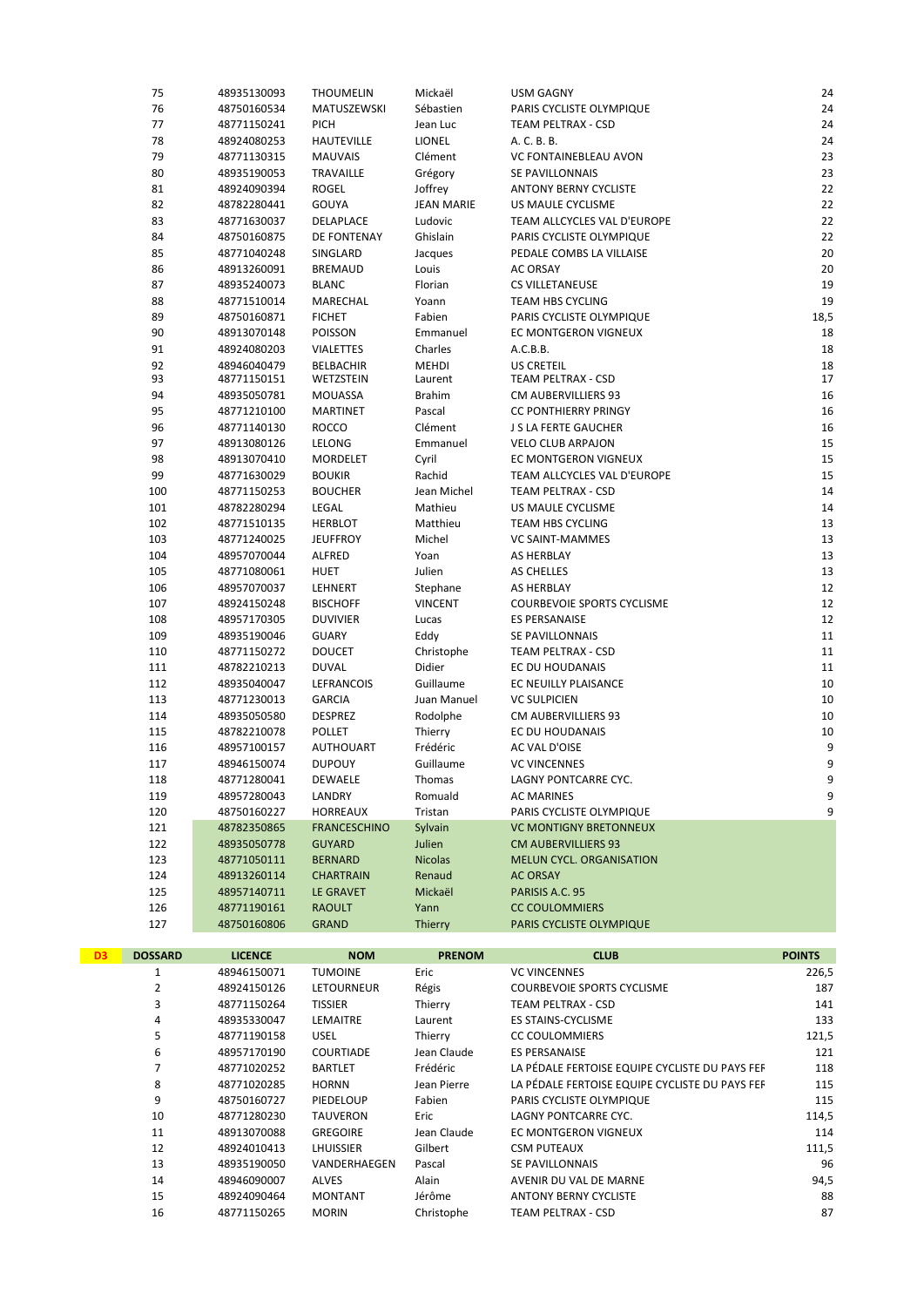| 17 | 48771080013 | <b>DELEURME</b>  | Sébastien       | AS CHELLES                                     | 86   |
|----|-------------|------------------|-----------------|------------------------------------------------|------|
| 18 | 48771080123 | LEBRUN           | Stéphane        | AS CHELLES                                     | 80   |
| 19 | 48771520020 | CAMBRAYE         | Michel          | <b>TEAM CYCLISTE BUSSY</b>                     | 79   |
| 20 | 48957100159 | <b>FERAL</b>     | Arnaud          | AC VAL D'OISE                                  | 79   |
| 21 | 48957100116 | <b>GLEIZE</b>    | Jean Loup       | AC VAL D'OISE                                  | 75,5 |
| 22 | 48771150192 | <b>MARIA</b>     | Didier          | TEAM PELTRAX - CSD                             | 70,5 |
| 23 | 48957100145 | CHAMVOUX         | Olivier         | AC VAL D'OISE                                  | 70   |
| 24 | 48924150002 | ANNE             | Christophe      | COURBEVOIE SPORTS CYCLISME                     | 69   |
| 25 | 48771130365 | LANFRANCHI       | Jean Philippe   | VC FONTAINEBLEAU AVON                          | 69   |
| 26 | 48782100410 | <b>BARRAUD</b>   | Franck          | ROUE D'OR CONFLANAISE                          | 68   |
| 27 | 48771630038 | <b>ARROYO</b>    | Luis            | TEAM ALLCYCLES VAL D'EUROPE                    | 67   |
| 28 | 48935100111 | <b>BENGALA</b>   | Jean Marc       | <b>VCA DU BOURGET</b>                          | 64   |
| 29 | 48946270295 | <b>HATTE</b>     | Laurent         | <b>AV THIAIS</b>                               | 61,5 |
| 30 | 48771140057 | JADAUT           | Yann            | <b>JS FERTE GAUCHER</b>                        | 60,5 |
| 31 | 48946270325 | <b>CHANTEUR</b>  | José            | <b>AV THIAIS</b>                               | 60   |
| 32 | 48946270356 | <b>BOUVIALE</b>  | Laurent         | <b>AV THIAIS</b>                               | 59,5 |
| 33 | 48771630031 | <b>LEFORT</b>    | Christophe      | TEAM ALLCYCLES VAL D'EUROPE                    | 58   |
| 34 | 48771190020 | <b>BOUTIN</b>    | Gaël            | <b>CC COULOMMIERS</b>                          | 57,5 |
| 35 | 48771190026 | <b>GAUTHE</b>    | Fabien          | <b>CC COULOMMIERS</b>                          | 57   |
| 36 |             | LEMEY            | Eric            | TEAM CYCLISTE BUSSY                            | 56   |
|    | 48771520070 |                  |                 | LA PÉDALE FERTOISE EQUIPE CYCLISTE DU PAYS FEF | 54   |
| 37 | 48771020245 | <b>DOUCET</b>    | Michel          |                                                | 54   |
| 38 | 48935040023 | LEPAGNEZ         | Henri<br>Michel | EC NEUILLY PLAISANCE                           |      |
| 39 | 48782350066 | <b>ROCHEFORT</b> |                 | <b>VC MONTIGNY BRETONNEUX</b>                  | 52   |
| 40 | 48946150063 | <b>BOLOT</b>     | Thomas          | <b>VC VINCENNES</b>                            | 51   |
| 41 | 48924200240 | <b>POUILLON</b>  | EDDY            | CSM VILLENEUVE LA GARENNE                      | 50   |
| 42 | 48935050794 | <b>CHAUBRON</b>  | Guillaume       | CM AUBERVILLIERS 93                            | 50   |
| 43 | 48957110180 | <b>GESLIN</b>    | Cyril           | US EZANVILLE ECOUEN                            | 45   |
| 44 | 48771420038 | LEONARD          | Luc             | <b>UCM VENEUX LES SABLONS</b>                  | 44   |
| 45 | 48771280104 | CABRAS           | Antonio         | LAGNY PONTCARRE CYC.                           | 43   |
| 46 | 48957140074 | GOETZ            | Didier          | PARISIS A.C. 95                                | 42   |
| 47 | 48782280459 | PARDONNET        | Vigneronn       | US MAULE CYCLISME                              | 42   |
| 48 | 48771140048 | MAGE             | Frédéric        | <b>JS FERTE GAUCHER</b>                        | 41   |
| 49 | 48924030103 | MATHE            | <b>Bruno</b>    | RUEIL A.C.                                     | 41   |
| 50 | 48771080037 | <b>BERTHIER</b>  | Nicolas         | AS CHELLES                                     | 40   |
| 51 | 48771080142 | <b>BENICHON</b>  | Gilles          | AS CHELLES                                     | 39,5 |
| 52 | 48935190065 | LEMAITRE         | Laurent         | SE PAVILLONNAIS                                | 39   |
| 53 | 48946150053 | SENEGAS          | Jean Claude     | <b>VC VINCENNES</b>                            | 38   |
| 54 | 48935130115 | <b>SEGUIN</b>    | Philippe        | <b>USM GAGNY</b>                               | 38   |
| 55 | 48935100113 | <b>CONGY</b>     | Philippe        | <b>VCA DU BOURGET</b>                          | 38   |
| 56 | 48957400025 | <b>MARTIN</b>    | Emmanuel        | TEAM BIKE CYCLISTE SAINT PRIX                  | 37,5 |
| 57 | 48782280368 | SEGRETAIN        | Benoit          | US MAULE CYCLISME                              | 37   |
| 58 | 48935130324 | <b>MARTORELL</b> | Laurent         | <b>USM GAGNY</b>                               | 36   |
| 59 | 48935190058 | <b>GAVELLE</b>   | Michel          | SE PAVILLONNAIS                                | 34   |
| 60 | 48957290047 | LE FOLL          | Didier          | EC OSNY PONTOISE                               | 33   |
| 61 | 48957070047 | <b>COLIMOT</b>   | Jean Bernard    | AS HERBLAY                                     | 33   |
| 62 | 48935050783 | <b>PASQUIER</b>  | Olivier         | CM AUBERVILLIERS 93                            | 33   |
| 63 | 48913070386 | VANVYNCKT        | Michel          | EC MONTGERON VIGNEUX                           | 32,5 |
| 64 | 48750240225 | <b>RENAIS</b>    | Rodolphe        | <b>US METRO TRANSPORTS</b>                     | 32   |
| 65 | 48771640003 | <b>CHARLES</b>   | Vincent         | <b>TEAM CYCLISTES ECHAPPEE 77</b>              | 31   |
| 66 | 48771020099 | <b>PRUVOST</b>   | Sébastien       | LA PÉDALE FERTOISE EQUIPE CYCLISTE DU PAYS FEF | 30,5 |
| 67 | 48957100176 | <b>HITMI</b>     | Anouar          | AC VAL D'OISE                                  | 29   |
| 68 | 48782280458 | <b>FILIPE</b>    | Elio            | US MAULE CYCLISME                              | 29   |
| 69 | 48771280270 | KURNIKOWSKI      | Sylvain         | LAGNY PONTCARRE CYC.                           | 29   |
| 70 | 48946080009 | <b>DORANGES</b>  | Elie Patrick    | <b>TROPIKANA</b>                               | 28   |
| 71 | 48782130023 | <b>DELESTRE</b>  | Nicolas         | EC SARTROUVILLE                                | 27   |
| 72 | 48782160081 | <b>LOPES</b>     | Antonio         | EC VELIZY 78                                   | 27   |
| 73 | 48935040095 | DESESQUELLE      | William         | EC NEUILLY PLAISANCE                           | 27   |
| 74 | 48771430060 | DELRIEU          | Benoit          | <b>VELO CLUB DE TORCY</b>                      | 26,5 |
| 75 | 48924110384 | GAGNEUR          | Xavier          | <b>CSM CLAMART</b>                             | 26   |
| 76 |             |                  |                 |                                                |      |
|    | 48771080118 | DAUDET           | Christophe      | AS CHELLES                                     | 26   |
| 77 | 48935190048 | RENARD           | Alain           | SE PAVILLONNAIS                                | 26   |
| 78 | 48957100131 | <b>FONTANET</b>  | Harold          | AC VAL D'OISE                                  | 25   |
| 79 | 48957070009 | COLLEN           | Fabrice         | AS HERBLAY                                     | 24   |
| 80 | 48924150105 | HOUANARD         | Bertrand        | <b>COURBEVOIE SPORTS CYCLISME</b>              | 24   |
| 81 | 48782230040 | LAPLACE          | Christophe      | <b>VC MUREAUX</b>                              | 24   |
| 82 | 48957130019 | CANU             | Nicolas         | A. SOISY ENGHIEN LA BARRE                      | 23   |
| 83 | 48771150160 | <b>HALBOUT</b>   | Franck          | TEAM PELTRAX - CSD                             | 23   |
| 84 | 48935130328 | JAMBON           | Pascal          | <b>USM GAGNY</b>                               | 21   |
| 85 | 48935130192 | <b>GAULTIER</b>  | Laurent         | <b>USM GAGNY</b>                               | 21   |
| 86 | 48771130064 | <b>BEAULIEU</b>  | Patrick         | VC FONTAINEBLEAU AVON                          | 20   |
| 87 | 48913400056 | METTENDORFF      | Laurent         | CMOM TEAM CYCLISTE MORANGIS                    | 19,5 |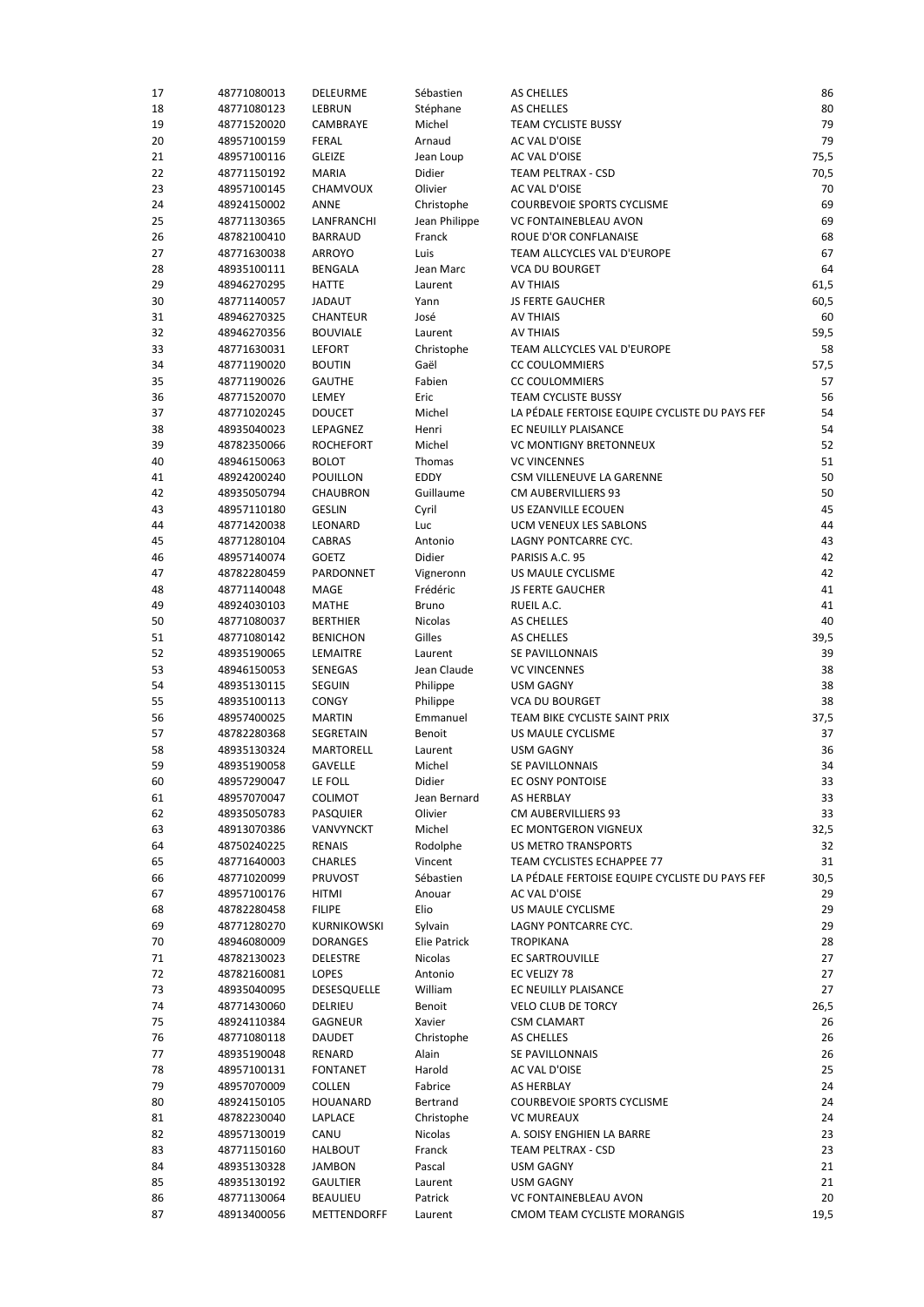| 88  | 48924200228 | DE SANCTIS        | Luciano        | CSM VILLENEUVE LA GARENNE     | 19   |
|-----|-------------|-------------------|----------------|-------------------------------|------|
| 89  | 48913020435 | VILELA            | Olivier        | AS CORBEIL ESSONNES           | 19   |
| 90  | 48782100218 | <b>BACHELOT</b>   | Gérard         | <b>ROUE D'OR CONFLANAISE</b>  | 18   |
| 91  | 48771150124 | DE OLIVEIRA       | Carlos         | <b>TEAM PELTRAX - CSD</b>     | 18   |
| 92  | 48782160123 | <b>PRETS</b>      | Jean Luc       | EC VELIZY 78                  | 17,5 |
| 93  | 48957290023 | CADEI             | Jean Pierre    | EC OSNY PONTOISE              | 17   |
| 94  | 48957110227 | <b>NATIEZ</b>     | Vincent        | US EZANVILLE ECOUEN           | 17   |
| 95  | 48935100165 | <b>UHL</b>        | Jérôme         | <b>VCA DU BOURGET</b>         | 16   |
| 96  | 48782250110 | <b>LABUSSIERE</b> | Jean Luc       | CO BOIS D'ARCY                | 15   |
| 97  | 48771230151 | <b>BARDIN</b>     | Philippe       | <b>VC SULPICIEN</b>           | 14   |
| 98  | 48957100030 | <b>GAMAIN</b>     | Olivier        | AC VAL D'OISE                 | 14   |
| 99  | 48782430286 | SAMYN             | Alban          | EC VERNOUILLET V.T.           | 14   |
| 100 | 48771150004 | <b>GILARDINI</b>  | Vincent        | TEAM PELTRAX - CSD            | 14   |
| 101 | 48957110228 | <b>HENRIO</b>     | Stéphane       | US EZANVILLE ECOUEN           | 14   |
| 102 | 48935360001 | <b>FERREIRA</b>   | Arménio        | <b>ROMS TEAM</b>              | 14   |
| 103 | 48957100179 | <b>MARQUES</b>    | Christophe     | AC VAL D'OISE                 | 14   |
| 104 | 48946080007 | <b>BOUBOUILLE</b> | Guy Albert     | <b>TROPIKANA</b>              | 14   |
| 105 | 48750160547 | <b>PIAT</b>       | Michel         | PARIS CYCLISTE OLYMPIQUE      | 14   |
| 106 | 48782280436 | <b>KUSSENER</b>   | Stefan         | US MAULE CYCLISME             | 14   |
| 107 | 48913260105 | <b>MALICORNET</b> | <b>Olivier</b> | <b>AC ORSAY</b>               |      |
| 108 | 48957140117 | <b>PAYRAT</b>     | Patrick        | PARISIS A.C. 95               |      |
| 109 | 48771520063 | <b>LEGEAY</b>     | Frédérick      | <b>TEAM CYCLISTE BUSSY</b>    |      |
| 110 | 48913110224 | <b>HOUDOIRE</b>   | Emmanuel       | <b>VC ETAMPES</b>             |      |
| 111 | 48957400020 | <b>LOPES</b>      | Carlos         | TEAM BIKE CYCLISTE SAINT PRIX |      |
| 112 | 48957110014 | <b>BENNOIN</b>    | Luc            | US EZANVILLE ECOUEN           |      |
|     |             |                   |                |                               |      |

| D <sub>4</sub> | <b>DOSSARD</b> | <b>LICENCE</b> | <b>NOM</b>          | <b>PRENOM</b>  | <b>CLUB</b>                      | <b>POINTS</b> |
|----------------|----------------|----------------|---------------------|----------------|----------------------------------|---------------|
|                | $\mathbf{1}$   | 48935040148    | LEGENTIL            | Serge          | EC NEUILLY PLAISANCE             | 180           |
|                | $\overline{2}$ | 48913390037    | MILLERET            | Laurent        | EC MORSANG SUR ORGE              | 166           |
|                | 3              | 48935230006    | DEWILDE             | Philippe       | EC NOISEENNE                     | 158,5         |
|                | 4              | 48935190047    | <b>VAN VETTEREN</b> | Thierry        | SE PAVILLONNAIS                  | 152           |
|                | 5              | 48957400022    | <b>CASTEL</b>       | <b>JACQUES</b> | TEAM BIKE CYCLISTE SAINT PRIX    | 136           |
|                | 6              | 48771230143    | <b>BELAIR</b>       | Olivier        | <b>VC SULPICIEN</b>              | 130           |
|                | $\overline{7}$ | 48913070243    | ALBERTI             | Patrick        | EC MONTGERON VIGNEUX             | 124           |
|                | 8              | 48935050792    | <b>BENAINOUS</b>    | Jean Yann      | <b>CM AUBERVILLIERS 93</b>       | 122           |
|                | 9              | 48935040157    | <b>BLANCO</b>       | Angelo         | EC NEUILLY PLAISANCE             | 116           |
|                | 10             | 48771080057    | HUET                | Laurent        | <b>AS CHELLES</b>                | 101,5         |
|                | 11             | 48957110191    | LABBE               | Marc           | US EZANVILLE ECOUEN              | 99,5          |
|                | 12             | 48771280155    | REGNAULT            | Tristan        | LAGNY PONTCARRE CYC.             | 94            |
|                | 13             | 48935040121    | <b>NOLIUS</b>       | Bernard        | EC NEUILLY PLAISANCE             | 91            |
|                | 14             | 48771320030    | <b>DUBOIS</b>       | Didier         | UNION SPORTIVE TRILPORT GERMIGNY | 82            |
|                | 15             | 48935130059    | <b>LEBOUCQ</b>      | Bernard        | <b>USM GAGNY</b>                 | 81            |
|                | 16             | 48758000195    | <b>GRIPPAI</b>      | Pascal         | licence individuele              | 80,5          |
|                | 17             | 48913130053    | LETAILLEUR          | Lionel         | AVENIR CYCLISTE DE LARDY         | 74            |
|                | 18             | 48948000090    | <b>HALKO</b>        | Pascal         | licence individuelle             | 70            |
|                | 19             | 48935040087    | THEURET             | Marc           | EC NEUILLY PLAISANCE             | 68            |
|                | 20             | 48771630036    | <b>BOUYER</b>       | Jacques        | TEAM ALLCYCLES VAL D'EUROPE      | 64            |
|                | 21             | 48913070255    | PAPINAUD            | Joël           | EC MONTGERON VIGNEUX             | 63            |
|                | 22             | 48782160135    | PIVAI N             | Patrick        | EC VELIZY 78                     | 57            |
|                | 23             | 48957140138    | <b>HERISSON</b>     | Jean Marie     | PARISIS A.C. 95                  | 56            |
|                | 24             | 48913070321    | PEROTTO             | Lucien         | EC MONTGERON VIGNEUX             | 55            |
|                | 25             | 48935040022    | <b>FOUESNANT</b>    | Frédéric       | EC NEUILLY PLAISANCE             | 52            |
|                | 26             | 48913260113    | CORDEBAR            | Gérard         | <b>AC ORSAY</b>                  | 49            |
|                | 27             | 48771280371    | LESGENT             | Jean Philippe  | LAGNY PONTCARRE CYC.             | 48            |
|                | 28             | 48782160023    | <b>RICHEFORT</b>    | Jean Michel    | EC VELIZY 78                     | 44,5          |
|                | 29             | 48913290036    | <b>FEVRIER</b>      | Dominique      | <b>CC MENNECY VILLEROY</b>       | 44            |
|                | 30             | 48935040141    | <b>RICHARD</b>      | Jean Luc       | EC NEUILLY PLAISANCE             | 39            |
|                | 31             | 48935190062    | LAYEN               | Pascal         | SE PAVILLONNAIS                  | 39            |
|                | 32             | 48935040156    | <b>KERKRI</b>       | Abdelkader     | EC NEUILLY PLAISANCE             | 38            |
|                | 33             | 48946080004    | CHELAMIE            | Judes          | <b>TROPIKANA</b>                 | 38            |
|                | 34             | 48771090364    | <b>BEVRE</b>        | Dominique      | US NEMOURS ST PIERRE             | 38            |
|                | 35             | 48782280463    | <b>HOFFMANN</b>     | Gilles         | US MAULE CYCLISME                | 37,5          |
|                | 36             | 48771510139    | <b>GRANIER</b>      | Luc            | <b>TEAM HBS CYCLING</b>          | 37            |
|                | 37             | 48771630039    | <b>DUBUSSET</b>     | Alain          | TEAM ALLCYCLES VAL D'EUROPE      | 36            |
|                | 38             | 48771190041    | <b>BORROZ</b>       | Jean Louis     | <b>CC COULOMMIERS</b>            | 35            |
|                | 39             | 48771040250    | LIBRE               | David          | PEDALE COMBS LA VILLAISE         | 35            |
|                | 40             | 48913400003    | RAMOS               | Eric           | CMOM TEAM CYCLISTE MORANGIS      | 35            |
|                | 41             | 48935040158    | <b>NOURRY</b>       | LAURENT        | EC NEUILLY PLAISANCE             | 34            |
|                | 42             | 48924010223    | PAUTRAT             | Francis        | <b>CSM PUTEAUX</b>               | 33            |
|                | 43             | 48918000022    | WESELAQUI           | Daniel         | licence individuelle             | 33            |